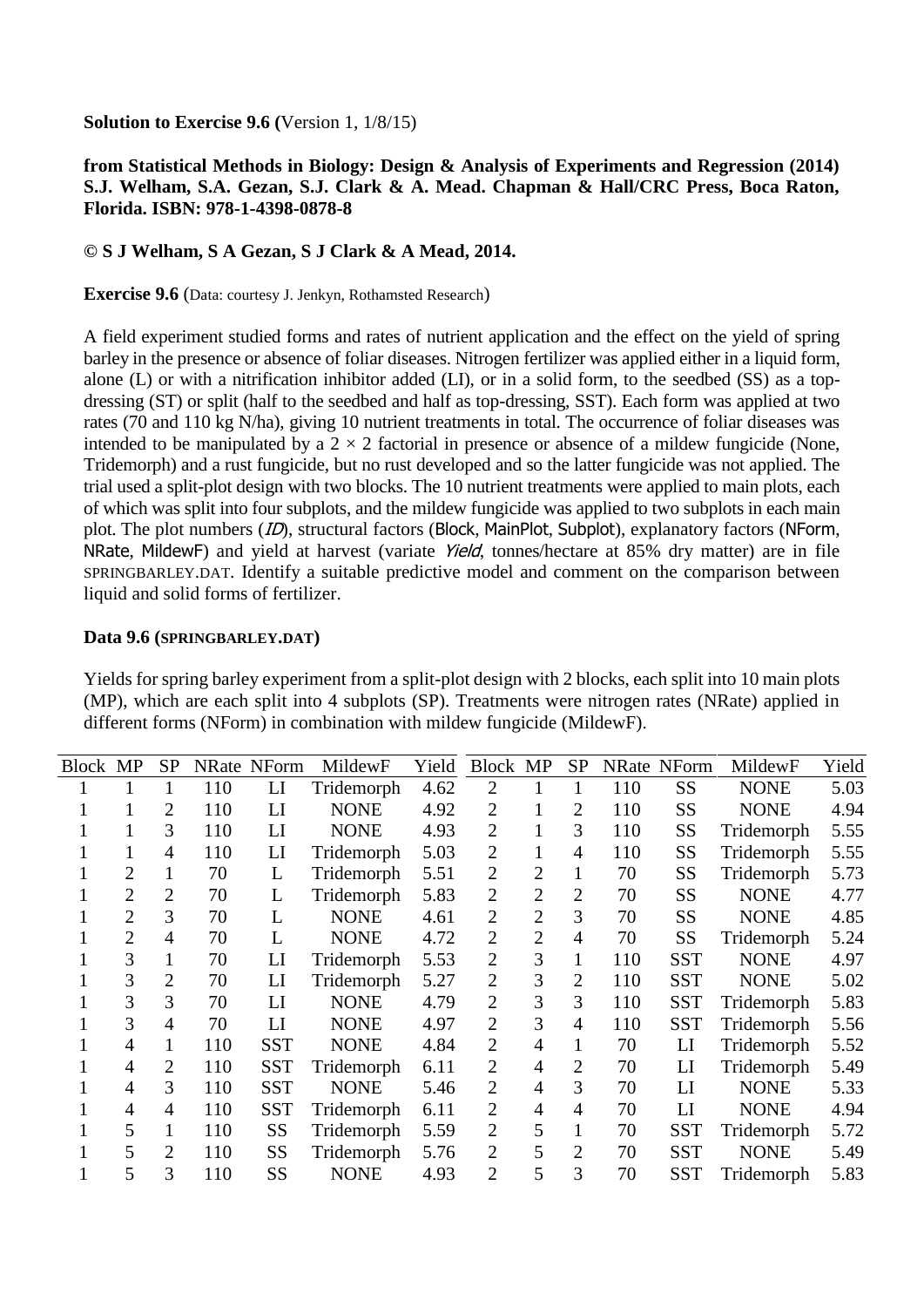| Block MP |    | <b>SP</b>      |     | NRate NForm | MildewF     | Yield | Block MP       |    | <b>SP</b>      |     | <b>NRate NForm</b> | MildewF     | Yield |
|----------|----|----------------|-----|-------------|-------------|-------|----------------|----|----------------|-----|--------------------|-------------|-------|
|          | 5  | $\overline{4}$ | 110 | <b>SS</b>   | <b>NONE</b> | 4.94  | $\overline{2}$ | 5  | $\overline{4}$ | 70  | <b>SST</b>         | <b>NONE</b> | 4.80  |
|          | 6  | 1              | 70  | SS          | Tridemorph  | 5.52  | $\overline{2}$ | 6  | 1              | 110 | <b>ST</b>          | <b>NONE</b> | 4.88  |
|          | 6  | 2              | 70  | <b>SS</b>   | <b>NONE</b> | 4.82  | $\overline{2}$ | 6  | $\overline{2}$ | 110 | <b>ST</b>          | Tridemorph  | 5.66  |
|          | 6  | 3              | 70  | SS          | <b>NONE</b> | 4.41  | $\overline{2}$ | 6  | 3              | 110 | <b>ST</b>          | <b>NONE</b> | 5.05  |
|          | 6  | $\overline{4}$ | 70  | SS          | Tridemorph  | 4.60  | $\overline{2}$ | 6  | $\overline{4}$ | 110 | <b>ST</b>          | Tridemorph  | 5.60  |
|          | 7  | 1              | 110 | <b>ST</b>   | Tridemorph  | 5.95  | 2              | 7  | 1              | 110 | L                  | <b>NONE</b> | 4.97  |
|          | 7  | 2              | 110 | <b>ST</b>   | Tridemorph  | 5.94  | $\overline{2}$ | 7  | $\overline{2}$ | 110 | L                  | Tridemorph  | 5.65  |
|          | 7  | 3              | 110 | <b>ST</b>   | <b>NONE</b> | 4.36  | $\overline{2}$ | 7  | 3              | 110 | L                  | <b>NONE</b> | 5.26  |
|          | 7  | $\overline{4}$ | 110 | <b>ST</b>   | <b>NONE</b> | 4.47  | $\overline{2}$ | 7  | $\overline{4}$ | 110 | L                  | Tridemorph  | 5.62  |
|          | 8  | 1              | 110 | L           | Tridemorph  | 5.49  | 2              | 8  | 1              | 70  | <b>ST</b>          | <b>NONE</b> | 5.04  |
|          | 8  | $\overline{2}$ | 110 | L           | <b>NONE</b> | 4.92  | $\overline{2}$ | 8  | $\overline{2}$ | 70  | <b>ST</b>          | Tridemorph  | 5.45  |
|          | 8  | 3              | 110 | L           | <b>NONE</b> | 4.87  | $\overline{2}$ | 8  | $\overline{3}$ | 70  | <b>ST</b>          | <b>NONE</b> | 4.76  |
|          | 8  | 4              | 110 | L           | Tridemorph  | 5.56  | $\overline{2}$ | 8  | $\overline{4}$ | 70  | <b>ST</b>          | Tridemorph  | 6.04  |
|          | 9  | 1              | 70  | <b>ST</b>   | Tridemorph  | 5.03  | $\overline{2}$ | 9  | $\mathbf{1}$   | 70  | L                  | Tridemorph  | 5.46  |
|          | 9  | $\overline{2}$ | 70  | <b>ST</b>   | <b>NONE</b> | 5.66  | $\overline{2}$ | 9  | $\overline{2}$ | 70  | L                  | <b>NONE</b> | 5.10  |
|          | 9  | 3              | 70  | <b>ST</b>   | Tridemorph  | 5.20  | $\overline{2}$ | 9  | 3              | 70  | L                  | Tridemorph  | 5.32  |
|          | 9  | $\overline{4}$ | 70  | <b>ST</b>   | <b>NONE</b> | 4.73  | $\overline{2}$ | 9  | $\overline{4}$ | 70  | L                  | <b>NONE</b> | 5.00  |
|          | 10 | 1              | 70  | <b>SST</b>  | Tridemorph  | 6.03  | $\overline{2}$ | 10 | 1              | 110 | LI                 | Tridemorph  | 6.22  |
|          | 10 | 2              | 70  | <b>SST</b>  | <b>NONE</b> | 5.13  | $\overline{2}$ | 10 | $\overline{2}$ | 110 | LI                 | Tridemorph  | 6.03  |
|          | 10 | 3              | 70  | <b>SST</b>  | Tridemorph  | 5.69  | $\overline{2}$ | 10 | 3              | 110 | LI                 | <b>NONE</b> | 5.13  |
|          | 10 | $\overline{4}$ | 70  | <b>SST</b>  | <b>NONE</b> | 4.70  | $\overline{2}$ | 10 | $\overline{4}$ | 110 | LI                 | <b>NONE</b> | 5.52  |

## **Solution 9.6**

The split-plot design is a nested structure of subplots (factor Subplot) within main plots (factor MainPlot) within blocks (factor Block). The treatment structure is a 3-way crossed structure of nitrogen rate (factor NRate) with form of application (factor NForm) and presence or absence of mildew fungicide (factor MildewF). The form and application method of fertilizer combinations are applied to main plots and the fungicide is applied (or not) to subplots. With yield (variate Yield) as the response, the model can be written as

| Response variable:     | Yield                           |
|------------------------|---------------------------------|
| Explanatory component: | $[1]$ + NRate * NForm * MildewF |
| Structural component:  | Block / MainPlot / Subplot      |

This model gives the residual plots in Figure S9.6.1. There is one standardised residual  $> 3$  which appears outside of the distribution on the histogram and fitted values plots. However, this residual is part of the trend in the Normal plot and so overall does not cause undue alarm. In practice, we would go back to the data set to double-check for any errors associated with this (or any other) values. There are no strong systematic patterns in the plots, and so we accept the analysis without transformation. The ANOVA table from this model is shown in Table S9.6.1.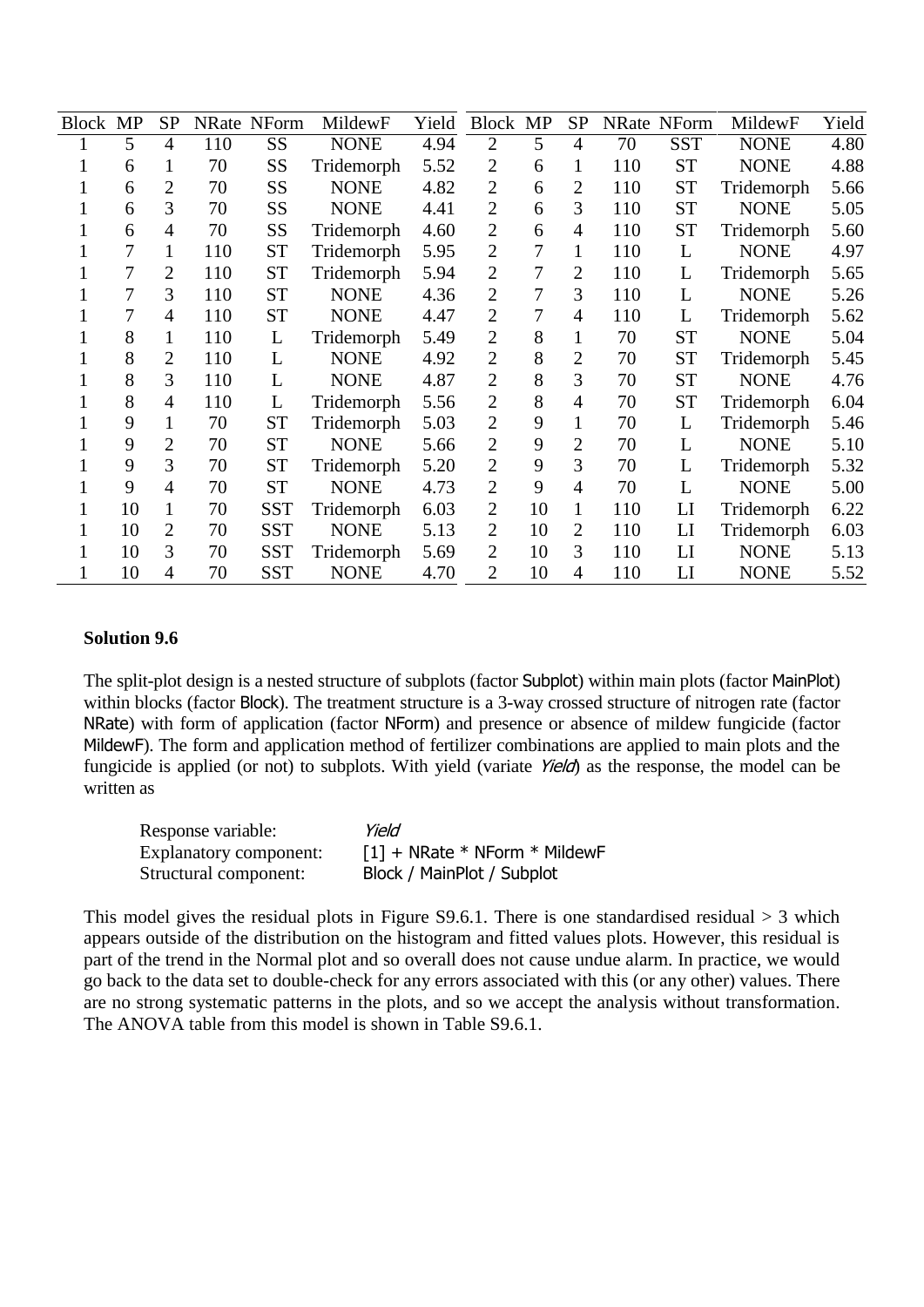

**Figure S9.6.1.** Composite set of residual plots based on standardized (std) residuals.

**Table S9.6.1** ANOVA table for yield of spring barley in split-plot field trial.

| Source of variation            | df             | Sum of<br>squares | Mean<br>square | Variance<br>ratio | $\boldsymbol{P}$ |
|--------------------------------|----------------|-------------------|----------------|-------------------|------------------|
| <b>Block stratum</b>           | 1              | 0.5072            | 0.5072         |                   |                  |
| <b>Block.MainPlot stratum</b>  |                |                   |                |                   |                  |
| <b>NRate</b>                   | 1              | 0.2216            | 0.2216         | 1.317             | 0.281            |
| <b>NForm</b>                   | $\overline{4}$ | 0.8517            | 0.2129         | 1.266             | 0.352            |
| NRate.NForm                    | $\overline{A}$ | 0.1985            | 0.0496         | 0.295             | 0.874            |
| Residual                       | 9              | 1.5143            | 0.1683         | 2.130             |                  |
| Block.MainPlot.Subplot stratum |                |                   |                |                   |                  |
| <b>MildewF</b>                 | 1              | 8.0709            | 8.0709         | 102.182           | < 0.001          |
| NRate.MildewF                  | 1              | 0.0865            | 0.0865         | 1.096             | 0.300            |
| NForm.MildewF                  | $\overline{A}$ | 0.3943            | 0.0986         | 1.248             | 0.303            |
| NRate.NForm.MildewF            | $\overline{A}$ | 0.4537            | 0.1134         | 1.436             | 0.236            |
| Residual                       | 50             | 3.9493            | 0.0790         |                   |                  |
| Total                          | 79             | 16.2477           |                |                   |                  |

As expected from the design, sums of squares associated with the mildew fungicide treatment (MildewF) appear in the Block.MainPlot.Subplot stratum, and those involving only the nitrogen rate (NRate) or application method (NForm) appear in the Block.MainPlot stratum. There is no evidence from the variance ratios of any interaction between any of the treatments or of any difference between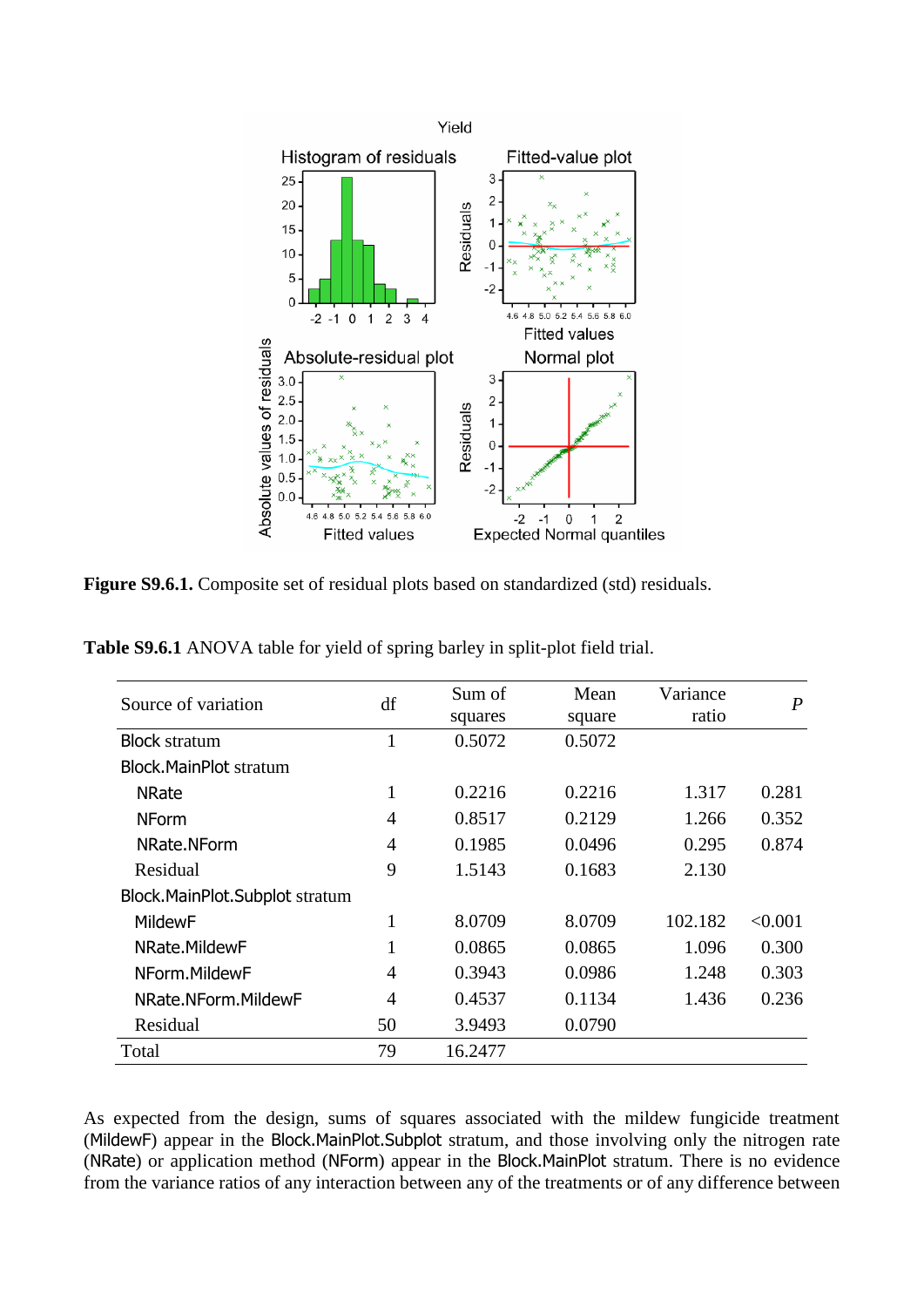population means for the different nitrogen doses or application methods. There is strong evidence of a difference in population yields associated with application of mildew fungicide ( $F_{1,50} = 102.182$ ,  $P < 0.001$ ). Examination of the predicted means for this factor (Table S9.6.2) shows that use of fungicide increases yield by  $0.635$  tonnes/ha with  $LSD = 0.1262$ , and this difference summarises the predictive model derived from this trial.

**Table S9.6.2** Predicted means (tonnes/ha) for spring barley yield in the absence or presence of Tridemorph fungicide. SED = 0.0628, LSD = 0.1262 with  $\alpha$  = 0.05, df = 50.

| NONE  | Tridemorph |
|-------|------------|
| 4.951 | 5.586      |

The question asks us to comment on a comparison between solid and liquid forms of fertiliser application. Given that there is no evidence of differences between application methods from testing the NForm main effect, we would not expect a large difference, but we can construct a contrast to test this question directly. The classification of the 5 forms of application as liquid or solid are shown in Table S9.6.3, together with coefficients for a contrast to compare these methods.

**Table S9.6.3** Classification of NForm factor levels as liquid or solid and coefficients (not standardized) for LvS contrast to compare liquid vs solid methods.

| <b>Factor levels</b>      |        |        |        |        |        |
|---------------------------|--------|--------|--------|--------|--------|
| Liquid or solid form?     | Liquid | Liquid | Solid  | Solid  | Solid  |
| LvS contrast coefficients | 3/6    | 3/6    | $-2/6$ | $-2/6$ | $-2/6$ |

If we add this contrast into the analysis, we can partition sums of squares associated with the NForm factor into a part associated with the factor and a remainder. The ANOVA table with this partitioning applied is shown in Table S9.6.4 – pairs of lines coloured blue each give the partition of the black line immediately above them. There is no evidence in this table of any difference between the liquid and solid forms of fertiliser, and there is no evidence of any difference of behaviour between the liquid and solid forms in combination with any of the other treatments (no interactions with the contrast).